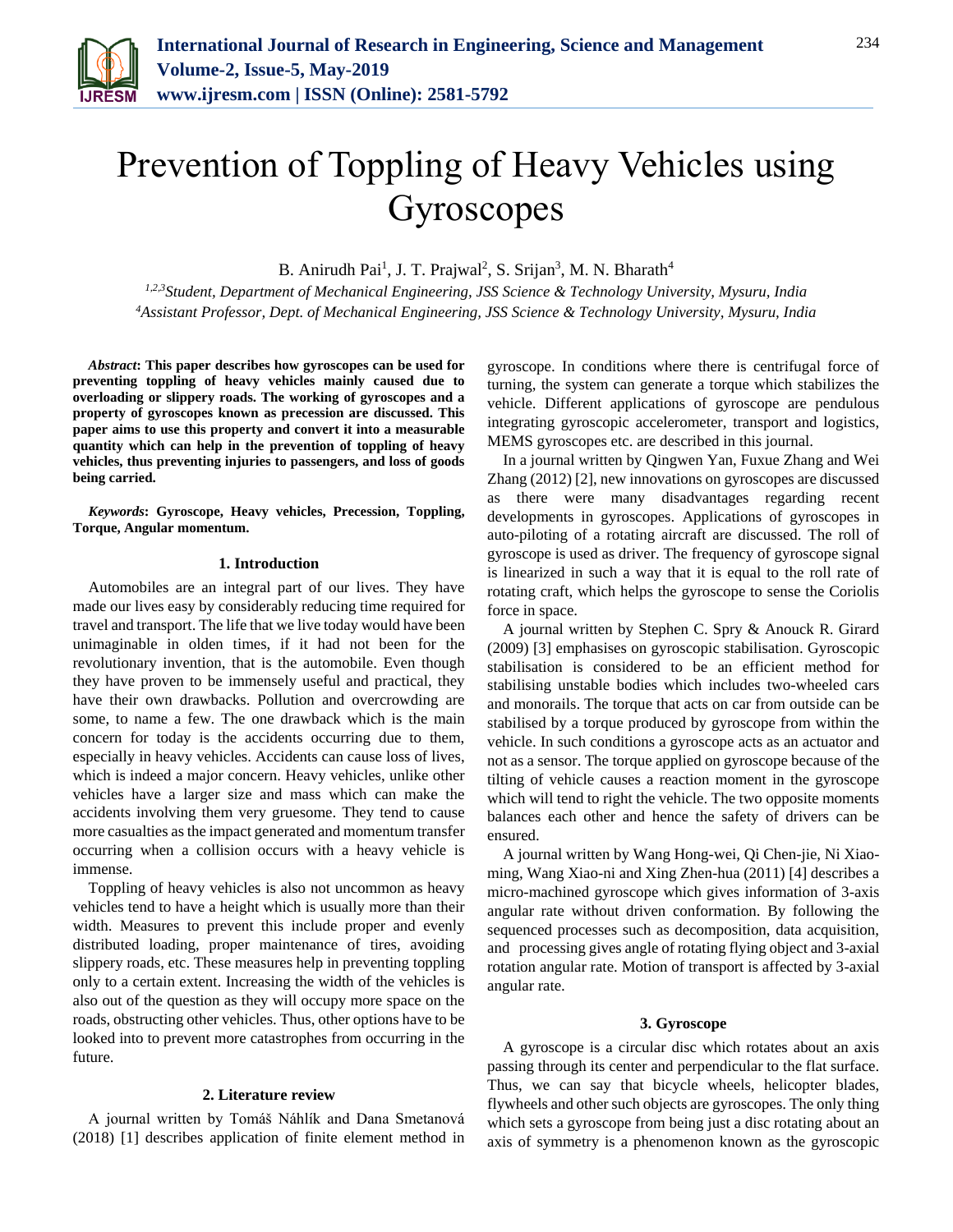

effect. Due to this effect, the gyroscope offers a resistance in the axis of rotation about which it is currently rotating.

## **4. Precession**

The gyroscopic effect mentioned in the previous paragraph gives rise to another phenomenon known as precession. This is a phenomenon which tends to tilt the gyroscope in a direction orthogonal to the one in which torque is applied to change the axis of rotation of the gyroscope. This can be better explained by the explanation given below.



Fig. 1. Gyroscope rotating about its axis in a direction



Fig. 2. Angular momentum stays along the axis of rotation

Consider a gyroscope rotating about its axis in a direction as shown in fig.1. The direction of angular momentum produced due to its spinning can be found out using the right-hand thumb rule, and it will be along the axis of rotation, in one of the two directions possible (right or left) depending on the direction of rotation of the gyroscope. When the gyroscope is rotating as mentioned before, suppose equal and opposite forces are applied on its axis with an intention to change its axis of rotation, as shown in fig. 1. The forces applied will produce a torque in a direction as shown in the same fig.

For rotation to take place, the angular momentum must always be along the axis of rotation. The torque that is applied on the gyroscope causes an imbalance and disturbs the rotation of the gyroscope. To overcome this imbalance, the angular momentum moves toward the torque, thus tilting the gyroscope while the angular momentum stays along the axis of rotation as described in fig. 2. This peculiar property of the gyroscope is put to use in many places. In the field of automobiles, they are used for balancing and navigation in ships and airplanes.

# **5. How to prevent toppling of heavy vehicles by use of precession**

#### *A. Construction*

A gyroscope which has its axis of rotation parallel to the axle is kept just behind it. It is air-driven, and turns because of slots provided in its periphery. A rod which is exactly parallel to the axis of rotation is fixed just behind the gyroscope. Bearing are provided on either side of the axis of rotation of the gyroscope, and also on the rod at the exact same distance. The bearing on the left end of the gyroscope is connected to the bearing on the left end of the rod by a metallic strip. The bearing on the right end of the gyroscope is connected to the bearing on the right end of the rod similarly. Strain gauges which can detect changes in length are attached to the metallic strips.



Fig. 3. Construction

## *B. Working*

Consider the vehicle to be moving in a straight line. There will be no torque acting on the axis of the gyroscope, thus precession will not take place and it will continue its motion of rotation. There are two cases where precession can take place due to torque acting on the axis of the gyroscope:

Case 1: When the vehicle executes a turn.



Fig. 4. Case-1: Torque

Assume the vehicle turns in the left direction. Due to action of centrifugal force, a greater force will be acting on the right wheel (because of higher speed). The torque acting due to this force will be as shown in fig. 3. This causes the gyroscope to tilt towards the right. Similarly, when the vehicle executes a